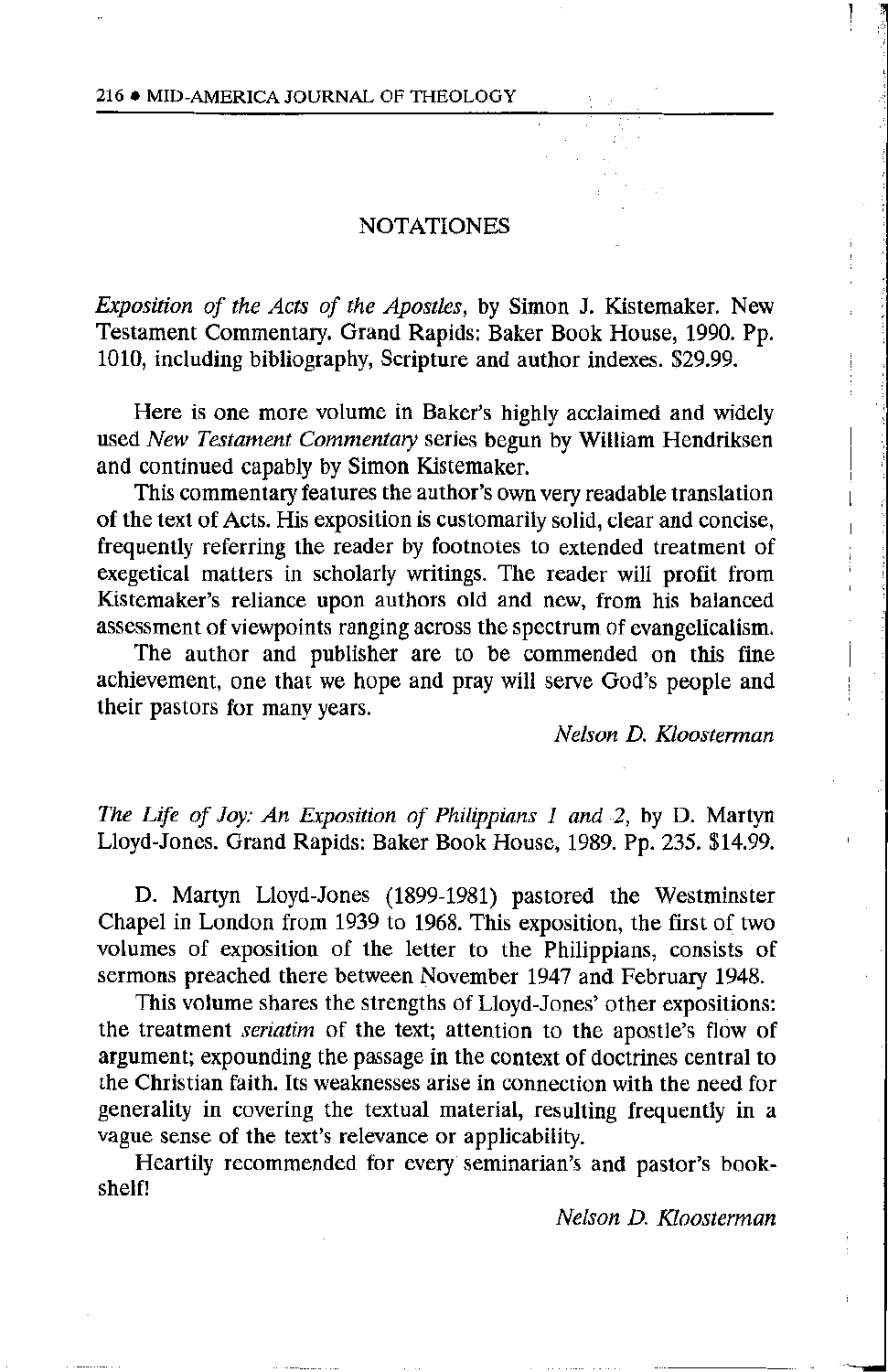*Spiritual Companions: An Introduction to the Christian Classics,* **by Peter Toon. Grand Rapids: Baker Book House, 1990. Pp. 210. \$9.99 (paper).** 

**Emphasizing the uniqueness and superiority of the Bible as the Christian's primary source for cultivating spirituality, Toon acknowledges that "there is a vast storehouse of heavenly and practical wisdom at our disposal in the spiritual classics, ready for us to digest and allow to mould us after the pattern of Jesus Christ" (1). Good books on spirituality aim to make believers people of one Book.** 

**Spiritual classics are those books recognized in large parts of the catholic, apostolic church to have exercised a significant influence in bringing Christians to mature holiness. The one hundred classics are nominated from various traditions and eras of church history that honor trinitarian spirituality. Toon introduces the reader to sources available in English, written before 1939 (the year of his own birth), ranging from the patristic age, from east and west and from churches of the Reformation and the third world.** 

**Toon's eclectic approach inevitably generates questions about theological compatibility among his nominees. It is difficult to escape the impression that for Toon, Christian spirituality can and should transcend theology and theological differences.** 

**Handy and by no means exhaustive,** *Spiritual Companions* **is not a reprint of these classics, but rather an identification of them. The value of this paperback lies in the author's alphabetical arrangement of writers and his two-page biographical introduction to the life and work of each.** 

*Nelson D, Kloosterman* 

*The Christian View of God and the World,* **by James Orr. Grand Rapids: Kregel Publications, 1989. Pp. 480. \$10.00.** 

**James Orr was a nineteenth century Scottish theologian who was professor of apologetics and theology at the United Free Church College in Glasgow.** 

**Besides authoring a number of books and lecturing on both sides of the Atlantic, he was also the editor-in-chief of the five volume** *International Standard Bible Encyclopedia.* 

**This book contains the Kerr Foundation Lectures, delivered in 1891 at the United Presbyterian Hall in Edinburgh and published in 1893. A**